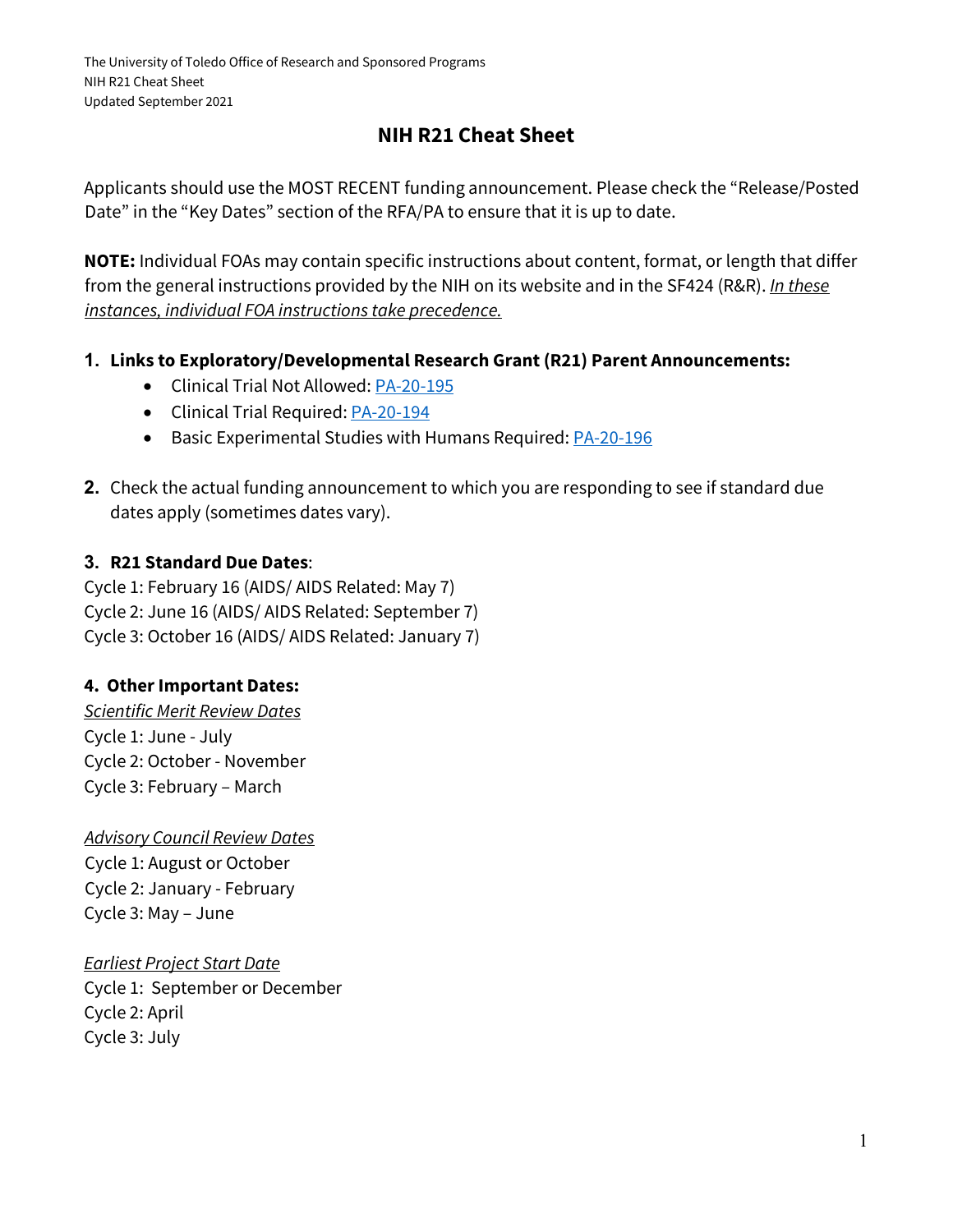- **5.** Check your announcement to see if single or multiple Principal Investigators (PIs) are allowed. For applications designating multiple PDs/PIs, **a Multiple PD/PI Leadership Plan** must be included. For more information about Multiple PD/PIs, please go to http://grants.nih.gov/grants/multi\_pi/faq.htm.
- **6. Purpose and scope:** The R21 is intended to encourage exploratory/developmental research by providing support for the early and conceptual stages of project development. Through this program, the NIH seeks to foster the introduction of novel scientific ideas, model systems, tools, agents, targets, and technologies that have the potential to substantially advance biomedical, behavioral, and clinical research. This includes:
	- Exploratory, novel studies that break new ground or extend previous discoveries toward new directions or applications.
	- High-risk, high-reward studies that may lead to a breakthrough in a particular area, or result in novel techniques, agents, methodologies, models, or applications that will impact biomedical, behavioral, or clinical research.

Projects should be distinct from those supported through the traditional R01 code. *Long-term projects, or projects designed to increase knowledge in a well-established area, are not appropriate for this FOA.*

- **7. Budget Information:** You may request a project period of up to 2 years. The combined budget for direct costs for the two-year project period may not exceed \$275,000. No more than \$200,000 may be requested in any single year. **Individual FOAs may require additional budget information. Review the Application and Submission Information section of the FOA for detailed instructions.**
- **8. Title:** Limited to **200 characters** (includes spaces and punctuation marks).

#### **9. Project Summary (Abstract):**

- No longer than **30 lines of text**.
- Succinct and accurate description of the proposed work, able to stand on its own (separate from the application). Should be informative to other persons working in the same or related fields and understandable to a scientifically literate reader. Avoid both descriptions of past accomplishments and the use of the first person.
- State the application's broad, long-term objectives and specific aims, making reference to the health relatedness of the project (i.e., relevance to the mission of the agency). Describe the research design and methods for achieving the stated goals. Be sure that the project summary reflects the key focus of the proposed project so that the application can be appropriately categorized. Do not include proprietary, confidential information or trade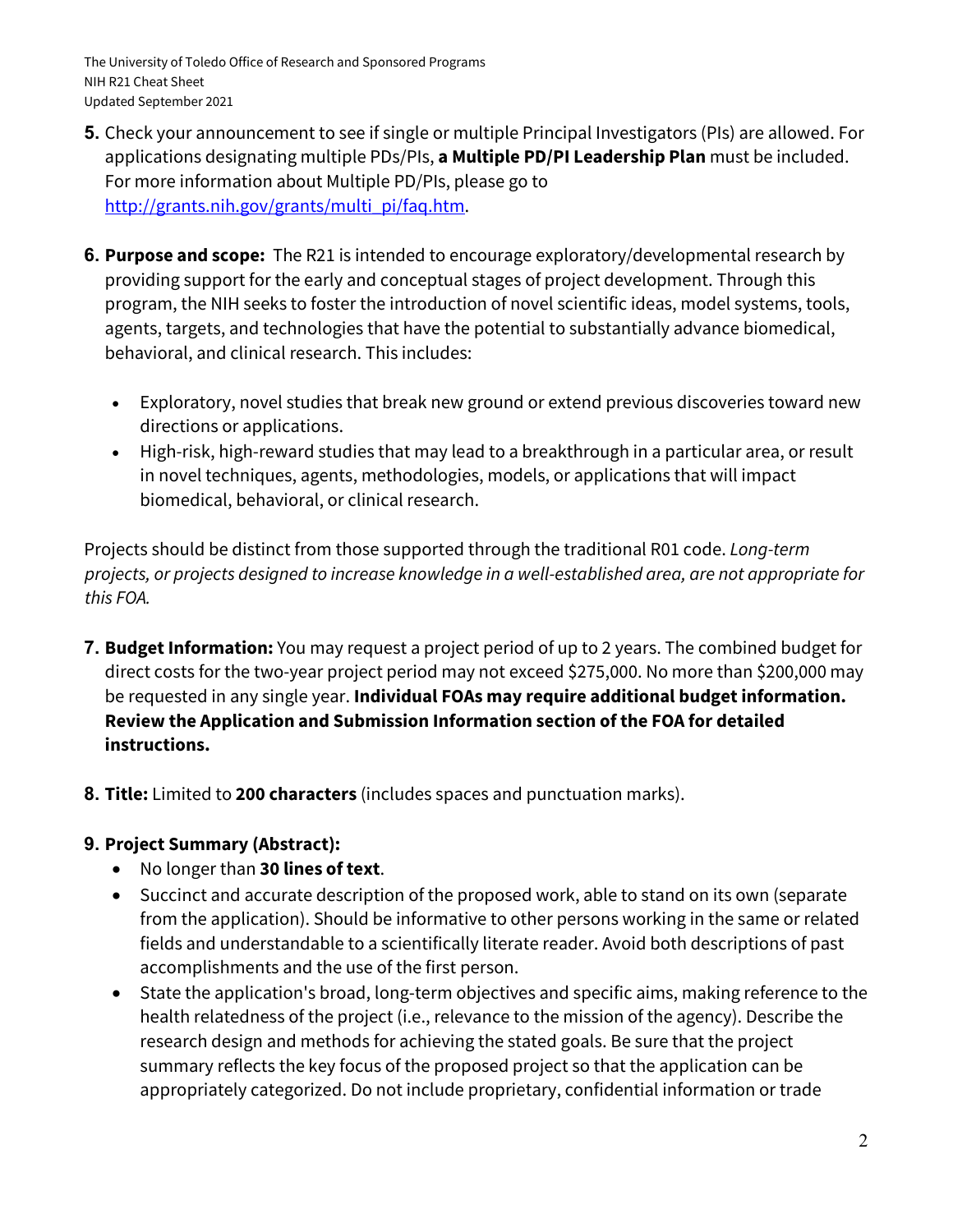secrets in the project summary. If the application is funded, the project summary will be entered into an NIH database and made available on the NIH Research Portfolio Online Reporting Tool (RePORT) and will become public information. Note that the "Project Summary/Abstract" attachment is not same as the "Research Strategy" attachment.

#### **10. Project Narrative:**

- No more than **3 sentences**.
- Describe the **relevance to public health**: how, in the short or long term, the research would contribute to fundamental knowledge about the nature and behavior of living systems and/or the application of that knowledge to enhance health, lengthen life, and reduce illness and disability. If the application is funded, this public health relevance statement will be combined with the project summary (above) and will become public information.

### **10. Biographical Sketch:**

**NOTE:** The summary below covers applications with due dates before January 25, 2022. For applications due on or after January 25, 2022, please see the updated instructions on the NIH's [website.](https://grants.nih.gov/grants/forms/biosketch.htm)

### **Use the sample format on the Biographical Sketch Format Page to prepare this section: <http://grants.nih.gov/grants/forms/biosketch.htm>**

- Each biosketch is limited to **5 pages**, including the table at the top of the first page.
- **Education:** begin with baccalaureate information.
- **"Personal Statement:"** Briefly describe why your experience and qualifications make you particularly **well-suited for your role** on this project.
- You may cite up to **four** publications or research products. You may cite interim research products, which have specific citation requirements. See related [Frequently Asked Questions](http://grants.nih.gov/grants/interim_product_faqs.htm) for more information. (NOT including publications that have been submitted or are in preparation).
- If you are citing NIH-funded studies in your publications section of your biosketch, and if these publications fall under the NIH Public Access Policy (http://publicaccess.nih.gov/), provide the NIH Manuscript Submission reference number (e.g., NIHMS97531) or Pubmed Central reference number or **PMCID** (e.g., PMCID234567). More information can be found here: http://www.nlm.nih.gov/pubs/techbull/so08/so08\_skill\_kit\_pmcid.html.
- The NIH Public Access Policy applies to all peer-reviewed articles accepted for publication on or after April 7, 2008 and onward. See http://publicaccess.nih.gov/ for more details.
- If the PMCID is not yet available because it is in process, then state "PMC Journal In Process." A list of the journals can be found here: [http://publicaccess.nih.gov/submit\\_process\\_journals.htm.](http://publicaccess.nih.gov/submit_process_journals.htm)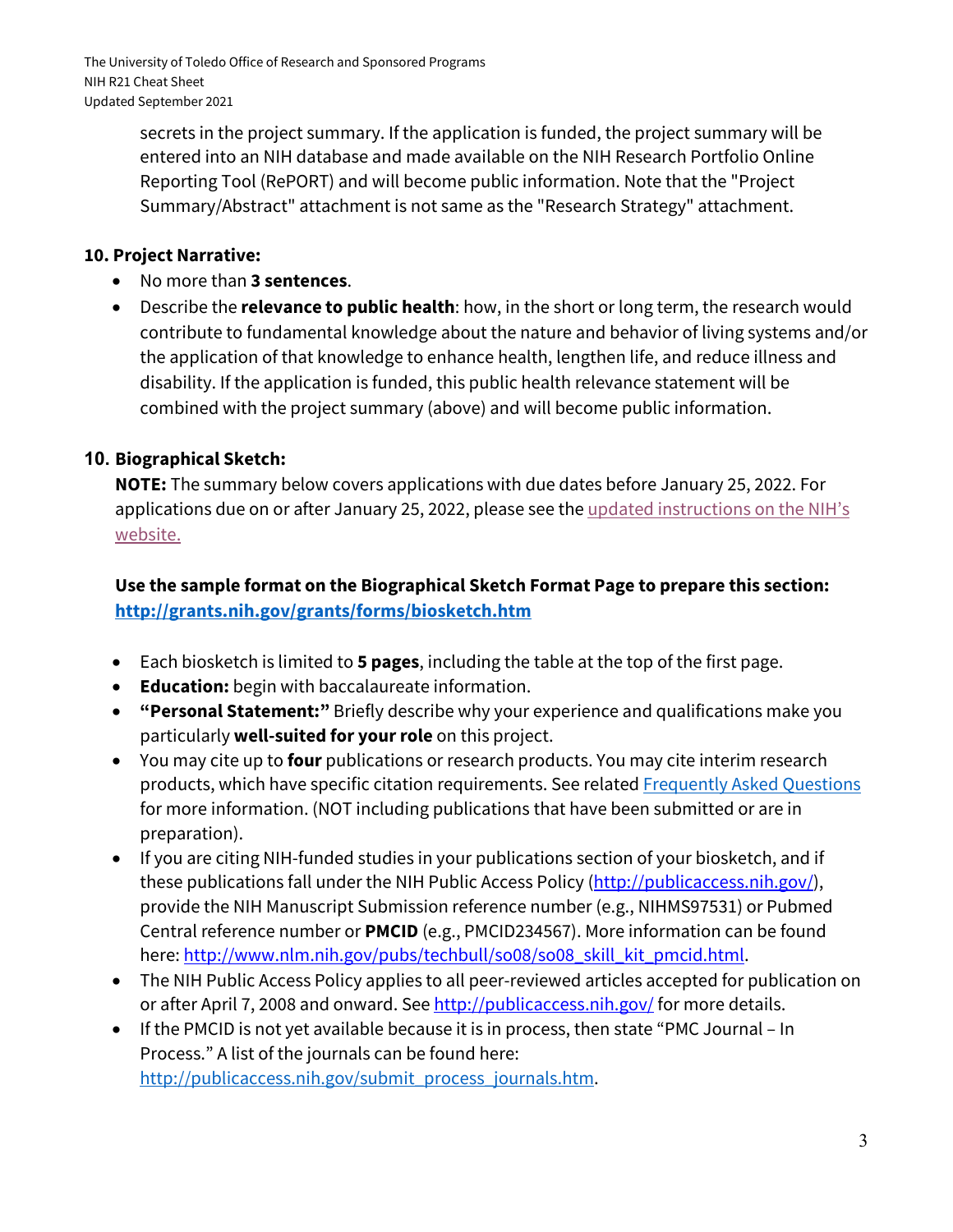- You may provide a URL to a full list of your published work. URL must be to a .gov website. NIH recommends using [My Bibliography.](http://www.ncbi.nlm.nih.gov/books/NBK53595/) Providing a URL to a list of published work is not required.
- **Research Support**: List *selected* ongoing and completed (during the *last three years*) research projects (Federal or non-Federal support). Begin with the projects that are *most relevant* to the research proposed in this application. Briefly indicate the overall goals of the projects and your overall responsibilities. *Do not include number of person months or direct costs.*

### **11. Specific Aims:**

- **1-page limit**. The Specific Aims do NOT count toward your Research Strategy, which has a 6 page limit.
- **Concisely** state the goals of the proposed research.
- Summarize the expected outcomes, including **impact** of research on fields involved.
- **Succinctly** list objectives of proposed research (e.g., to test a hypothesis, create a novel design, solve a specific problem, etc.).

### **12. Research Strategy:**

- Cannot exceed **6 pages** (for R21s; page limits for other grant types will vary. Please see the [NIH Table of Page Limits](https://grants.nih.gov/grants/how-to-apply-application-guide/format-and-write/page-limits.htm) for other grant mechanisms.)
- This section includes three headings: **Significance, Innovation,** and **Approach**.

 $\rightarrow$  For this particular activity code, note the following: the R21 exploratory/developmental grant supports investigation of novel scientific ideas or new model systems, tools, or technologies that have the potential for significant impact on biomedical or biobehavioral research. An R21 grant application need not have extensive background material or preliminary information. Accordingly, reviewers will emphasize the conceptual framework, the level of innovation, and the potential to significantly advance our knowledge or understanding. Appropriate justification for the proposed work can be provided through literature citations, data from other sources, or, when available, from investigatorgenerated data. Preliminary data are not required for R21 applications; however, they may be included if available.

## **A. Significance:**

- Explain the **importance** of the problem or critical barrier to progress in the field that the proposed project addresses.
- Explain how the proposed project will improve scientific knowledge, technical capability, and/or clinical practice in **one or more broad fields**.
- Describe how the concepts, methods, technologies, treatments, services, or preventative interventions that drive this **field will be changed** if the proposed aims are achieved.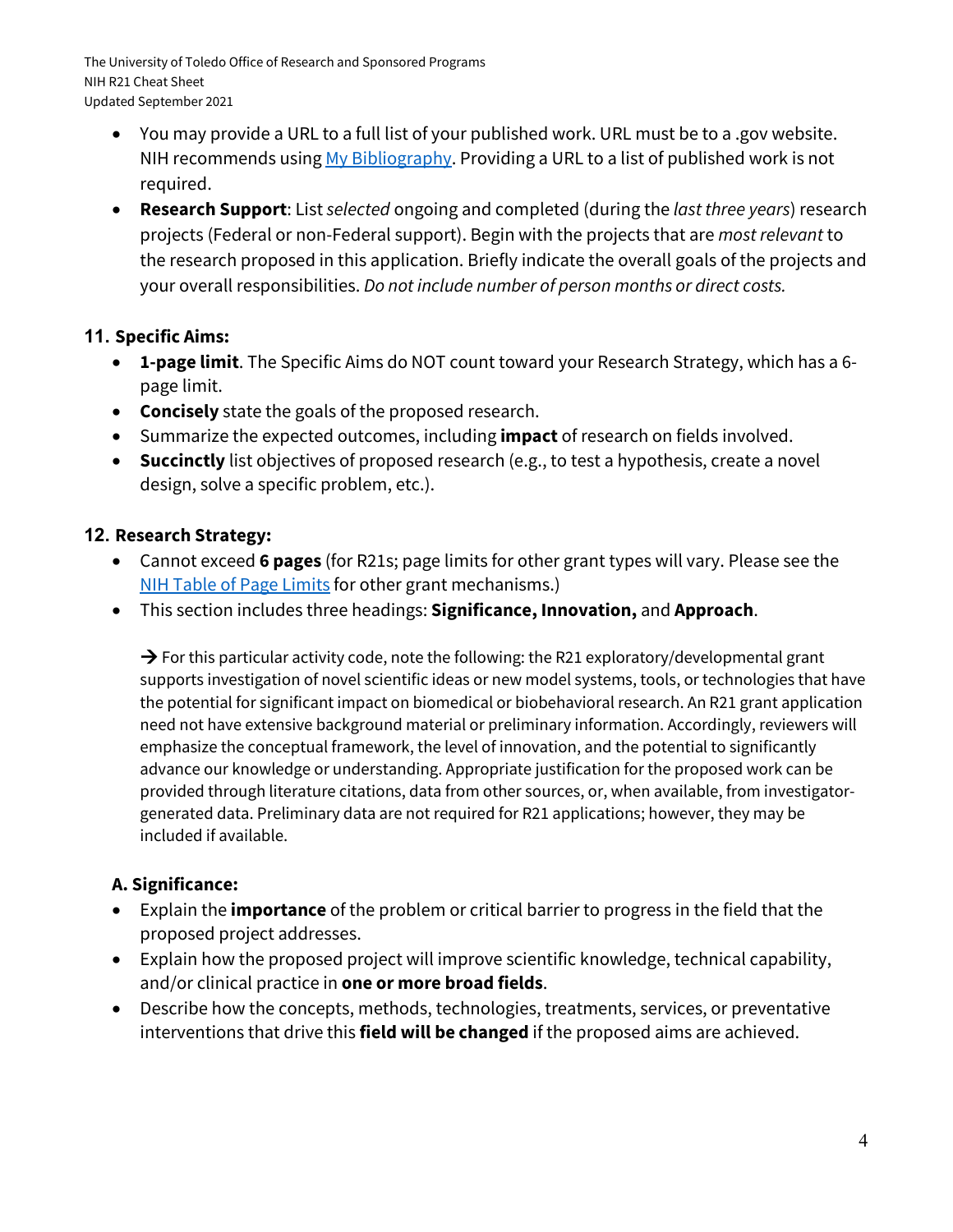#### **B. Innovation:**

- Explain how the application **challenges** and seeks to **shift** current research or clinical practice paradigms.
- Describe any **novel** theoretical concepts, approaches or methodologies, instrumentation or intervention(s) to be developed or used, and any **advantage over existing** methodologies, instrumentation or intervention(s).
- Explain any **refinements, improvements, or new applications** of theoretical concepts, approaches or methodologies, instrumentation or interventions.

### **C. Approach:**

- Include **Preliminary Studies/Progress Report**in "Approach" Section
- Describe the **overall strategy, methodology, and analyses** to be used to accomplish the specific aims of the project. Include how the data will be collected, analyzed, and interpreted and any resource sharing plans as appropriate.
- Discuss potential problems, alternative strategies, and benchmarks for success anticipated to achieve the aims.
- If the project is in the early stages of development, describe any **strategy to establish feasibility,** and address the management of any **high-risk aspects** of the proposed work.
- Point out any procedures, situations, or materials that may be **hazardous to personnel** and precautions to be exercised.

## **13. Other Sections:**

- Cover Letter: NIH suggests that you **request a specific Institute/Center** and a **specific review committee.** *Check with the project officer listed on the funding announcement for advice on this.*
- Facilities and Other Resources: PIs must identify facilities used, their capacities, pertinent capabilities, relative proximity and extent of availability to the project. Describe how the scientific environment in which the research will be conducted contributes to the probability of success.
	- For Early Stage Investigators, describe **institutional investment** in the success of the investigator. See NIH's **Early Stage Investigator Policies**.
- Bibliography/References Cited- this section does **not** count toward your page limit.
- Inclusion Enrollment Report
- Human Subjects Sections: -Protection of Human Subjects -Inclusion of Women and Minorities -Inclusion of Children -Targeted/Planned Enrollment Table
- Vertebrate Animals